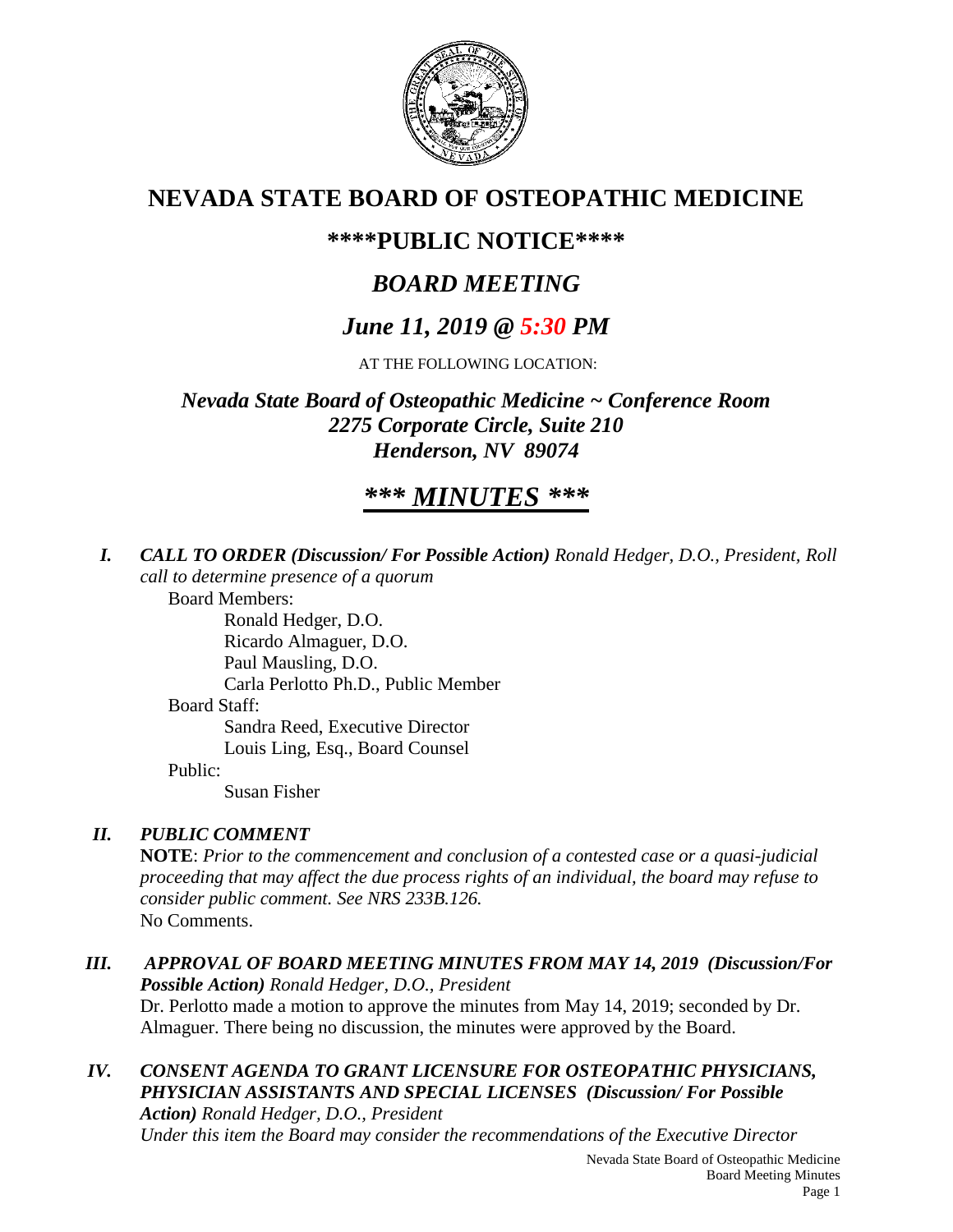*and/or President/Vice President to grant licensure to the below listed applicants. The Board may remove any applicant's name from the consent motion, but may not discuss the contents of the application for licensure without the applicant present following proper notice pursuant to the open meeting law.*

## **Effective 06/11/19: Osteopathic Physician Specialty**

*Linda Armstrong, D.O. Diagnostic Radiology Tiffany Fonte, D.O. Internal Medicine Paul Garrett, D.O. Emergency Medicine Laura Gordon, D.O. Anesthesiology Kirsten Mackey, D.O. Family Medicine Kelley Struble, D.O. Internal Medicine Karina Umanskaya, D.O. Psychiatry Kolby Walker, D.O. Psychiatry Jennifer Whitmore, D.O. Internal Medicine*

*Dale Delaney, PA-C Nader Helmi, D.O. Emily Fernandez, PA-C Denis Patterson, D.O. Joseph Smith, PA-C Active Not-Working Tony Tan, PA-C Victor Klausner, D.O. Lara Togoan, PA-C Colleen Kriss, D.O.*

#### **Effective 07/01/19: Osteopathic Physician Specialty**

*Farhad Amiri, D.O. Psychiatry Jake Armbrust, D.O. Family Medicine Heather Axelrod, D.O. Pediatrics Farshad Bozorgnia, D.O. Internal Medicine Kang Choi, D.O. Internal Medicine Edward Co, D.O. Internal Medicine Gregory DeSimone, D.O. Family Medicine Daniel Diaz, D.O. Family Medicine Kathleen Graham, D.O. Family Medicine John Hawkins, D.O. Emergency Medicine George Jeung, D.O. Internal Medicine Ryan Julian, D.O. Family Medicine Dong Hyun Kim, D.O. Family Medicine* Kristen Langlois, D.O. Psychiatry Howard Levin, D.O. Internal Medicine *Chad Morrison, D.O. General Surgery Zeshan Mudasir, D.O. Neurology Elizabeth Nakae, D.O. Critical Care Medicine Arshia Rassi, D.O. OB/GYN Jeffery Schlaack, D.O. Psychiatry Christopher Smith, D.O. Diagnostic Radiology Andrew Stanton, D.O. Family Medicine Afti Tatari, D.O. Cardiology Joseph Telliard, D.O. Internal Medicine*

#### *Physician Assistant Supervising Physician*

*Jared Worchel, D.O. Physical Medicine & Rehabilitation*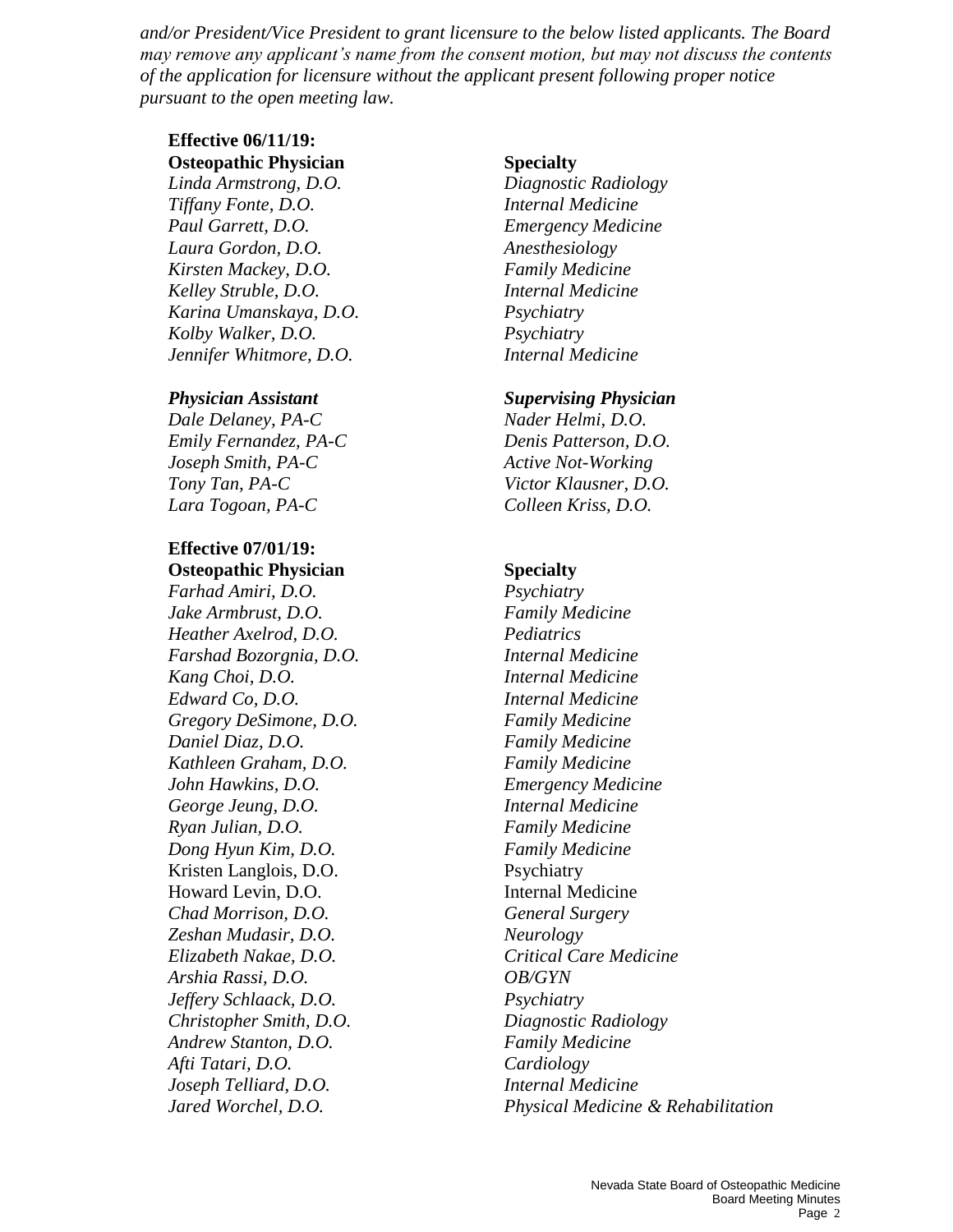*Physician Assistant Supervising Physician Janice Sandoval, PA-C Active Not-Working Special Licenses NRS.633.411: Trenton Argyle, D.O. UNLVSOM Family Medicine Anastasia Belilovets, D.O. Mountain View OB/GYN Robert Bogart, D.O. UNRSOM Sports Medicine Jessica Budiaman, D.O. UNLVSOM Pediatrics Julia Christopher, D.O. UNLVSOM Internal Medicine Lisa Di Tomaso, D.O. UNLVSOM Emergency Medicine Zachary Featherstone, D.O. UNLVSOM Pediatrics Penelope Anne Herder, DO UNLVSOM General Surgery Patrick Janik, D.O. Southern Hills – Psychiatry Mahdika Johnson, D.O. UNLVSOM Emergency Medicine Stephen Karp, D.O. Mountain View Transitional Ryan Lacey, D.O. UNLVSOM Internal Medicine Jaclyn Matsuura, D.O. UNLVSOM Emergency Medicine Chelsea Moody, D.O. Mountain View OB/GYN Kayla Nang, D.O. Mountain View OB/GYN Tyler Owens, D.O. UNLVSOM General Surgery Alfred Paz, D.O. Mountain View Internal Medicine Erik Pennell, D.O. UNLVSOM Pediatrics Anil Prasad, D.O. UNRSOM Internal Medicine William Quach, D.O. UNLVSOM Pediatrics Manisha Singh, D.O. UNLVSOM Pediatrics Jason Smuckler, D.O. Valley Health General Surgery Jacob Sprano, D.O. UNRSOM Family Medicine Pauline Emmanuelle Terbio, D.O. UNLVSOM Emergency Medicine Casey Timmerman, D.O. UNLVSOM General Surgery Jacqueline Valadez, D.O. UNRSOM Internal Medicine Charles Wang, D.O. Mountain View Internal Medicine*

*Jacob Schwab, D.O. Mountain View Emergency Medicine*

There was a motion to approve the licensees as written by Dr. Mausling; seconded by Dr. Almaguer. There being no discussion, the Board approved licensure.

# *V. CONSIDERATION OF AND ACTION REGARDING LICENSING FEE*

*ADJUSTMENTS, (Discussion/For Possible Action) Ronald Hedger, D.O., President* Ms. Reed explained the reduction of licensure fees to the Board. She suggested that Osteopathic Physician (DO) and Physician Assistant (PA) license application fees will be reduced by \$100 for both license applications and renewals: Applications will reduce from \$600 to \$500 for DOs; and, from \$400 to \$300 for PAs. The renewal fee for DOs will be reduced from \$450 to \$350; and reduced from \$250 to \$150 for PAs. Late renewal fees for both DOs and PAs will be reduced from \$300 to \$200. A motion was made by Dr. Hedger to approve the reduction of the licensure application and renewal fees, seconded by Dr. Perlotto, and approved by the Board.

# *VI. CONSIDERATION OF AND ACTION REGARDING ANNUAL BUDGET,*

*(Discussion/For Possible Action) Ronald Hedger, D.O., President* Ms. Reed explained the proposed annual budget. Dr. Almaguer made a motion to approve the budget, seconded by Dr. Mausling, and approved by the Board.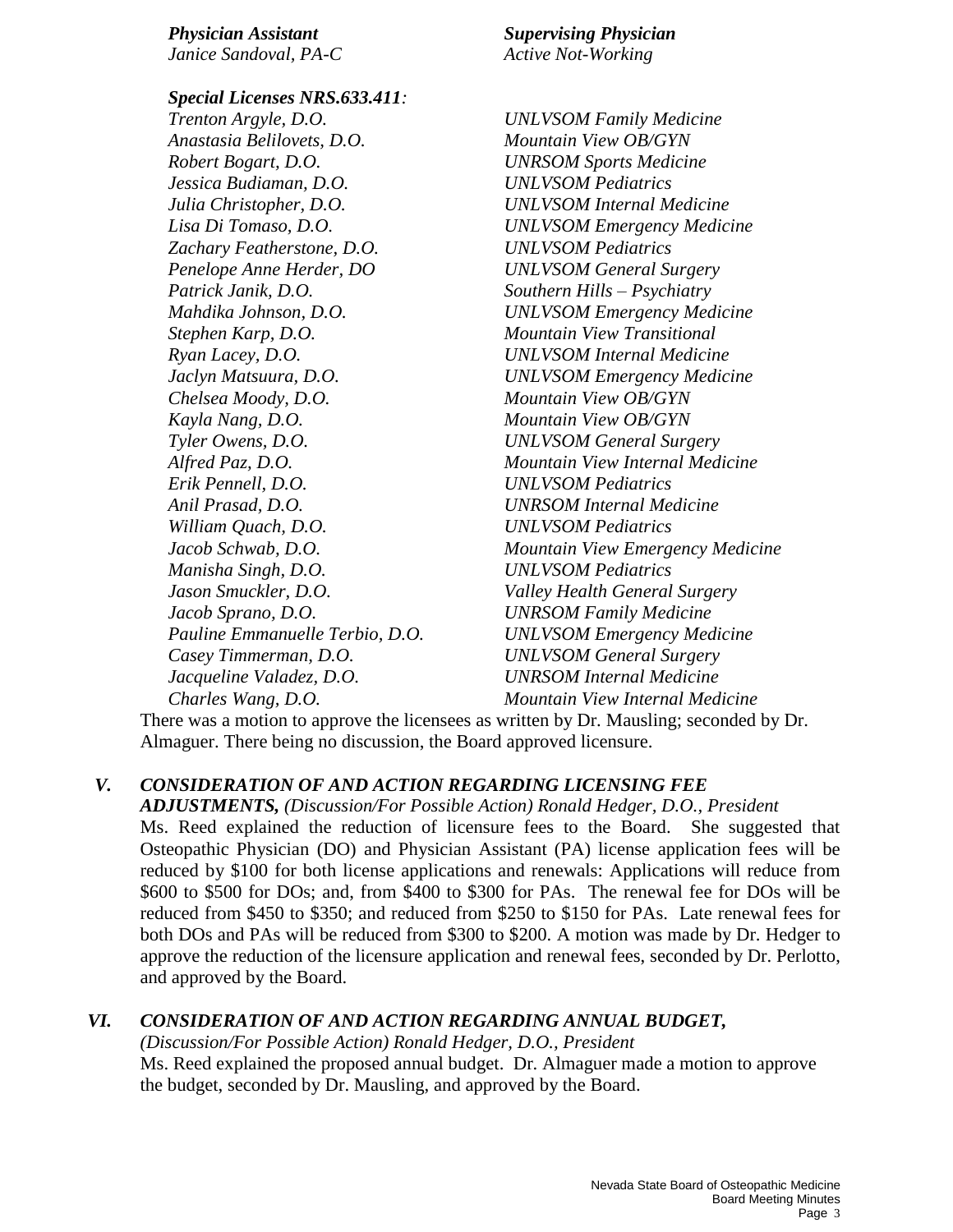#### *VII. CONSIDERATION OF AND ACTION REGARDING ELECTION POLICY FOR BOARD OFFICERS (CONTINUED FROM LAST MEETING) (Discussion/For Possible Action) by Samir Pancholi, D.O., Secretary/Treasurer*

Dr. Hedger read the proposed election policy. A motion was made by Dr. Perlotto to approve the election policy, seconded by Dr. Mausling and approved by the Board.

## *VIII. CONSIDERATION OF AND ACTION REGARDING TRAVEL POLICY FOR BOARD AND STAFF (CONTINUED FROM LAST MEETING) (Discussion/For Possible Action) Swadeep Nigam, Public Member*

Dr. Hedger suggested a cap on the expenses, which would require executive director approval if costs exceeded the cap amount. Mr. Ling suggested no monetary cap, since costs may change for travel and may not be the lowest cost of travel. There was discussion by the Board. It was decided that Mr. Ling will revise the travel policy and present it at the August 13, 2019 Board meeting.

## *IX. CONSIDERATION OF AND ACTION REGARDING SETTLEMENT AGREEMENT FOR RESTITUTION PAYMENTS BY JOHN "TREY" DELAP, (Discussion/For Possible*

*Action) (NOTE: The Board may go into closed session pursuant to NRS 241. because the discussion may involve Mr. Delap's character, alleged misconduct, professional competence, or similar items). Ronald Hedger, D.O., President*

Mr. Ling explained that Rosalie Bordelove of the Attorney General's Office is working on an agreement with Mr. Delap's attorney and believes there is a final resolution. After Mr. Delap signs the agreement, the Board will review the agreement for approval. This item was tabled until the August 13, 2019 Board meeting.

# *X. CONSIDERATION/ACTION REGARDING PAY RECOMMENDATIONS FOR BOARD STAFF, INCLUDING ADJUSTMENTS TO THE PUBLIC EMPLOYEES*

*RETIREMENT SYSTEM (PERS), NOTE: The Board may go into closed session pursuant to NRS 241.030 to move to a closed session because the discussion may involve a staff member's character, alleged misconduct, professional competence, or similar items. (Discussion/For Possible Action) Ronald Hedger, D.O., President*

Ms. Reed explained the merit increases for employees based on staff evaluations. She also stated that the contribution payments into PERS is increasing from 28% to 29.25% in August, 2019. Ms. Reed explained that if there is a COLA increase of 3% the PERS increase could be split between the Board and the employees; or, the Board can pay the entire 3% COLA. Dr. Hedger made a motion to approve the merit increases and for the Board to pay the full 3% COLA increase effective July 1, 2019, and seconded by Dr. Almaguer. The motion was approved by the Board.

#### *XI. CONDUCT ANNUAL REVIEW FOR EXECUTIVE DIRECTOR, INCLUDING POTENTIAL ADJUSTMENT TO SALARY, (Discussion/For Possible Action) Ronald Hedger, D.O., President*

A motion was made by Dr. Hedger to give the Executive Director a 3% merit increase as well as the 3% COLA increase effective July 1, 2019, seconded by Dr. Almaguer, and approved by the Board.

# *XII. CONSIDERATION OF AND DISCUSSION REGARDING OSTEOPATHIC PHYSICIANS AND PHYSICIAN ASSISTANTS OWNING/MANAGING/WORKING AT MEDI-SPA AND RELATED TYPE CLINICS OR BUSINESSES, (Discussion/For*

*Possible Action) Ronald Hedger, D.O., President*

Mr. Ling explained that there has been a recent surge in complaints related to physicians affiliated with med-spas. The legality of how some medi-spas operate may be in question, since often times the M.D. or D.O. affiliated with them as medical directors are often not